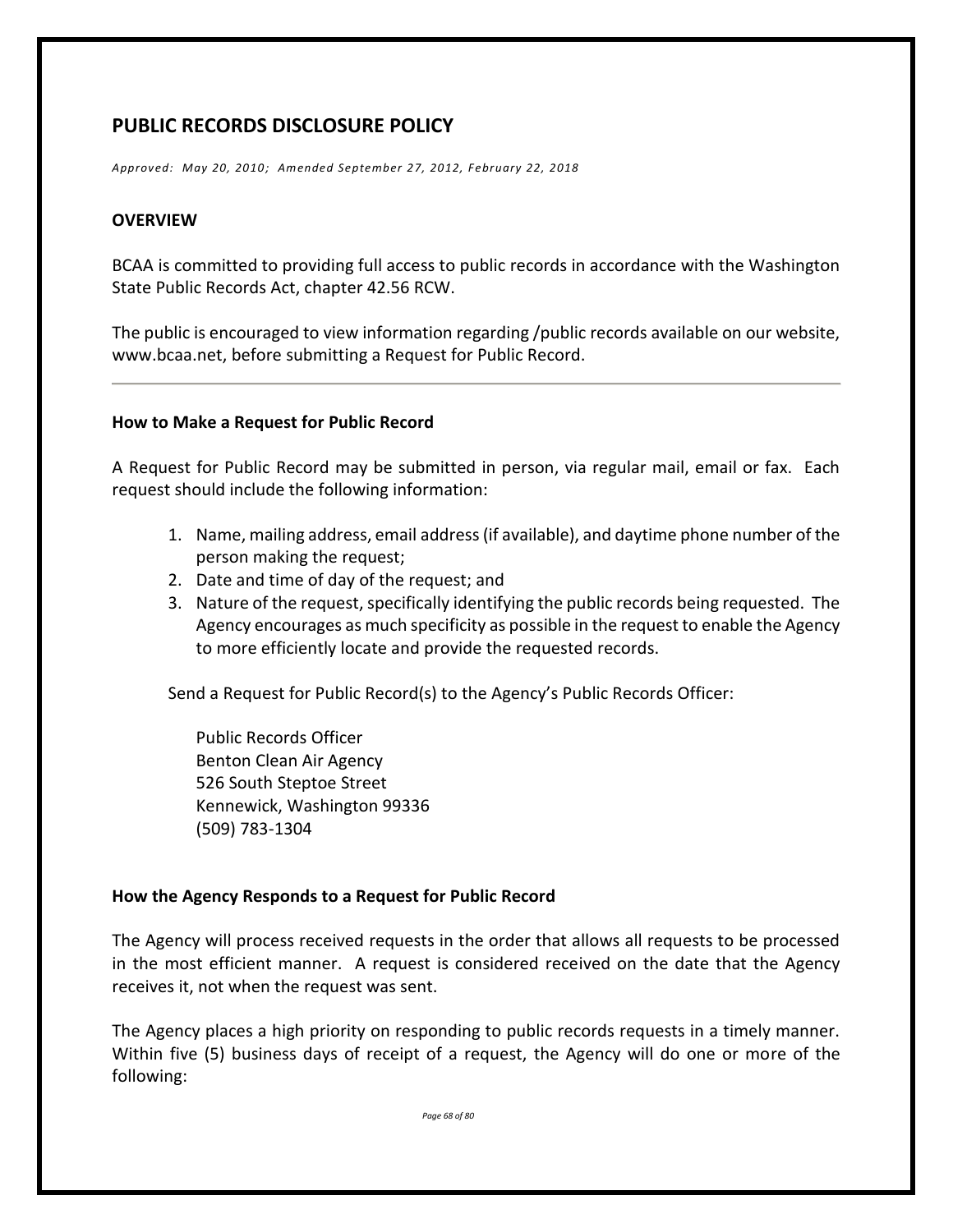- Make requested records available for inspection or copying
- Acknowledge receipt of the request and provide a reasonable estimate of when requested records will be available
- Seek clarification of an unclear request
- Deny a request and cite the legal exemption(s) supporting the denial

The Agency may need additional time to respond to a request for the following reasons: to clarify a request; locate and assemble records responsive to a request; notify third persons or agencies affected by a request and provide them with the opportunity to seek a court order preventing disclosure where appropriate; and/or determine whether a record is exempt from disclosure. If a requester fails to clarify an unclear request, the Agency will treat the request as withdrawn.

The Agency may produce copies of requested records on a partial or installment basis. If an installment is not claimed or reviewed by a requester, the Agency may choose to not fulfill the balance of the request.

Please be aware that one way the Agency may produce a public record is to provide a link to an electronic record on the Agency's web site.

If a request for public record is denied, the Agency will provide a written statement specifying the reason(s) for denial, including a statement identifying the legal exemption being relied upon and a brief explanation of how that exemption applies to the record being withheld.

If you have any questions regarding a pending request, contact the Agency's Public Records Officer at (509) 783-1304

# **How Much Does It Cost to Review Public Records?**

There is no fee for reviewing agency records. The Agency provides space for requesters to review records at the Agency's office during regular office hours at a time and date mutually convenient to the Agency and the requester. The Agency is located at 526 South Steptoe Street, Kennewick, Washington 99336. Office hours are Monday-Friday, 8:00 a.m. - 5:00 p.m.

- Fifteen cents (\$0.15) per page for photocopies of public records, printed copies of electronic public records when requested by the person requesting records, or for the use of agency equipment to photocopy public records;
- Ten cents (\$0.10) per page for public records scanned into an electronic format or for the use of agency equipment to scan the records;
- Five (\$0.15) cents per each four (4) electronic files or attachment uploaded to email, cloudbased data storage service, or other means of electronic delivery; and
- Ten cents (\$0.10) per gigabyte for the transmission of public records in an electronic format or for the use of agency equipment to send the records electronically. The agency shall take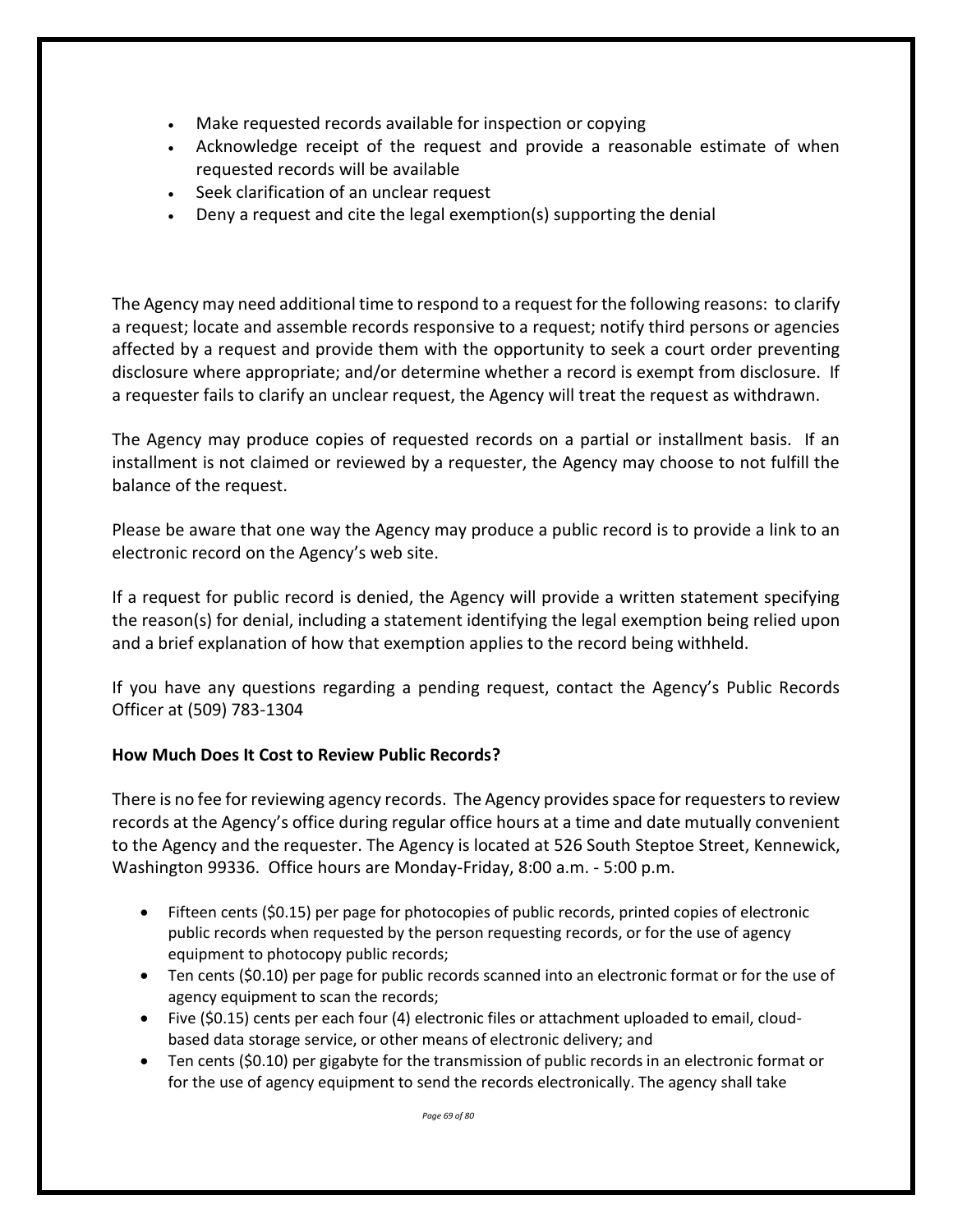reasonable steps to provide the records in the most efficient manner available to the agency in its normal operations; and

• The actual cost of any digital storage media or device provided by the agency, the actual cost of any container or envelope used to mail the copies to the requestor, and the actual postage or delivery charge.

If an outside copy service makes the copies, the requester may be charged the fees charged by the outside copy service. In addition, the Agency may charge for the actual cost of making nonstandard copies; these include electronic copies, color copies, and copies of over-sized documents and photographs.

If a requester inspects records at the Agency's office, and wishes to make copies, the requestor may use the agency equipment and must pay for those copies at the time they receive the copies. If copies are mailed to the requester, payment is required in advance, and the Agency may charge for postage and the mailing envelope or container.

Payment for copies is required in at the time the requestor receives the copies.

The Agency may require a deposit of up to 10% of the estimated cost of copying records prior to copying any records.

A requestor may ask an agency to provide, and if requested an agency shall provide, a summary of the applicable charges before any copies are made and the requestor may revise the request to reduce the number of copies to be made and reduce the applicable charges.

If copies are produced in installments, the Agency may require payment for an installment before remaining installments are made available to a requester.

## **How are Public Records Organized?**

The Agency finds that maintaining an index (as provided in RCW 42.56.070) for use by the public would be unduly burdensome and would interfere with Agency operations given the small size of the Agency and the high volume and types of public records generated and received by the Agency. The Agency maintains its records in a reasonably organized manner and takes reasonable actions to protect records from disorganization and damage.

## **Additional Information**

- Under the Washington State Public Records Act, the Agency is not required to answer written questions, create new public records, or provide information in a format that is different from an existing public record.
- Public records must be preserved. Therefore, public records may not be removed from a viewing area, disassembled or altered.
- Commercial use of any lists of individuals is prohibited.